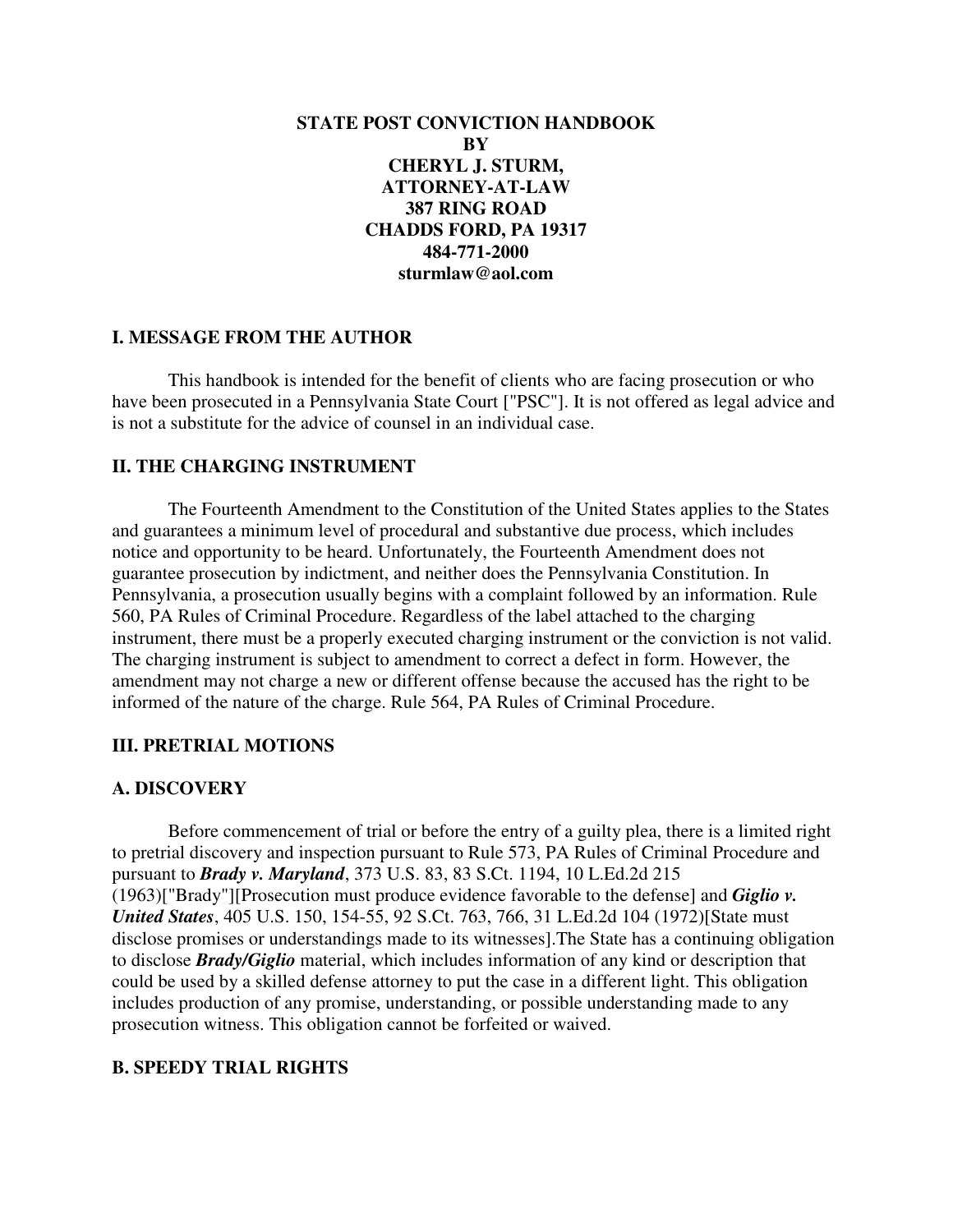Pennsylvania guarantees the right to a speedy and public trial held within 180 days of the date the complaint is filed if the accused is incarcerated. If the accused is on bail, trial must begin no later than 365 days from the date the complaint is filed. Rule 600, PA Rules of Criminal Procedure. There are numerous exceptions and exclusions which are beyond the scope of this booklet.

### **C. SUPPRESSION**

 Occasionally, law enforcement officers obtain information in violation of the constitutional rights of the accused. Article I, Section 8 of the Pennsylvania Constitution protects privacy and it provides more protection than federal law, which provides the floor for constitutional rights. Even so, you must have an interest in the property searched or the property seized, and the interest must be one the society is willing to recognize. For example, a person has the right to suppression of contraband found in his car, but not contraband found in a stolen car. It is important to remember that unlike federal law Pennsylvania does not recognize a good faith exception to an illegal search and/or seizure.

## **(1) THE FOURTEENTH AMENDMENT AND MIRANDA PROTECT THE FIFTH AMENDMENT RIGHT NOT TO MAKE INCRIMINATING STATEMENTS THAT CAN BE USED IN COURT AS A BASIS FOR CONVICTION**

*Miranda v. Arizona*, 384 U.S. 436, 86 S.Ct. 1602, 16 L.Ed.2d 694 (1966) requires that, before custodial questioning, the suspect must be informed that he has the right to remain silent, that any statement he makes can be used against him, that he has the right to the presence of an attorney, either retained or appointed. *Id.* at 455. *Miranda* warnings are constitutionally required to counterbalance the compelling pressures inherent in a custodial police interrogation and to permit full opportunity to exercise the privilege against self-incrimination guaranteed by the Fifth Amendment. *Miranda* warnings are rights of constitutional magnitude. *Dickerson v. United States*, 530 U.S. 428, 440, 120 S.Ct. 2326, 147 L.Ed.2d 405 (2000). Statements obtained in violation of *Miranda* are inadmissible at trial even if they are voluntary. *Michigan v. Mosley*, 423 U.S. 96, 100, 96 S.Ct. 321, 46 L.Ed.2d 313 (1975). If the accused files a motion to suppress alleging the statements were involuntary, the State has the burden of proving, by a preponderance of the evidence, that the accused was properly advised of his *Miranda* rights, and that the accused knowingly, intelligently and voluntarily waived the *Miranda* rights. *Colorado v. Connelly*, 479 U.S. 157, 169, 107 S.Ct. 515, 93 L.Ed.2d 473 (1986). "A defendant may waive his *Miranda* rights if the waiver is made knowingly, intelligently and voluntarily." *United States v. Pruden*, 398 F3d 241, 246 (3d Cir. 2005). To determine whether the waiver was knowing, intelligent and voluntary, the State must prove two factors:

> First, the relinquishment of the right must have been voluntary in the sense that it was the product of a free and deliberate choice rather than intimidation, coercion, or deception. Second, the waiver must have been made with a full awareness of both the nature of the right being abandoned and the consequences of the decision to abandon it. *Moran v. Burbine*, 475 U.S. 412, 421, 106 S.Ct. 1135, 89 L.Ed.2d 410 (1986).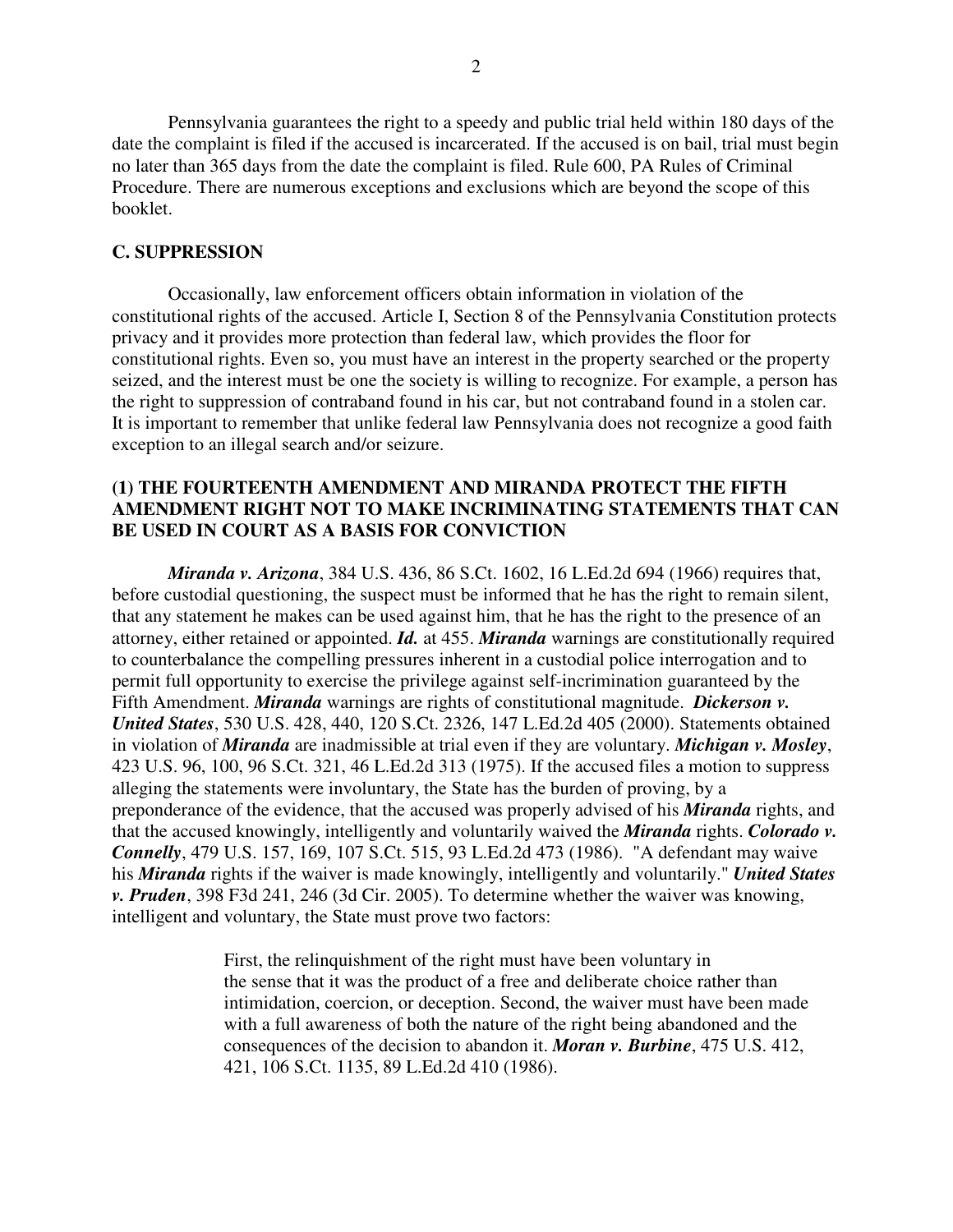A defendant who seeks to suppress evidence has the initial burden of proof. *United States v. Johnson*, 63 F3d 242, 245 (3d Cir. 1995). An assertion of coercion is insufficient to justify suppression. Rather, the reviewing court will examine the totality of the circumstances. *United States v. Jacobs*, 431 F3d 99, 112 (3d Cir. 2004).

# **(2) THE FOURTH AMENDMENT PROTECTS THE RIGHT NOT TO HAVE HOME OR CAR SEARCHED WITHOUT A WARRANT**

 If the State obtains evidence as a result of the search of a home, motor vehicle or person without a warrant, the accused can file a motion to suppress physical evidence obtained in violation of the Fourth Amendment right not to be subjected to unreasonable searches and seizures, and Article I, Section 8 of the Pennsylvania Constitution. Searches and seizures conducted without a search warrant are presumptively unreasonable. There are, however, specific exceptions to the warrant requirement including "consent." The exceptions are evaluated for "reasonableness" on a case by case basis and are beyond the scope of this booklet.

 In addition to suppression of the evidence obtained as a result of an unreasonable search, the defense can move for the suppression of the fruit of the poisonous tree. *Wong Sun v. United States*, 371 U.S. 471, 9 L.Ed.2d 441, 83 S.Ct. 407 (1963). Fruit of the poisonous tree includes physical evidence, a confession, or the testimony of a witness discovered as a result of an illegal search. See id. *Oregon v. Elstad*, 470 U.S. 298, 305-06, 84 L.Ed.2d 222, 105 S.Ct. 1285 (1985)[noting the "fruit of the poisonous tree" doctrine is derived from *Wong Sun*, where "the Court held that evidence and witnesses discovered as a result of a search in violation of the Fourth Amendment must be excluded from evidence."].

## **IV. THE TRIAL PROCESS**

 The Sixth Amendment guarantees the following rights: (1) the right to confront prosecution witnesses, (2) the right to call witnesses for the defense, (3) the right to reasonably effective assistance of counsel, and (4) the right to effective assistance of counsel free from interference by the prosecution. The right to reasonably effective assistance of counsel does not attach until the State has filed a charging instrument.

 At trial, the Sixth Amendment guarantees the right to a fair and impartial jury consisting of twelve members of the community chosen at random. Conviction or acquittal requires a unanimous verdict of guilty or not guilty.

 The State is required to prove each element of the offense beyond a reasonable doubt. *In Re Winship*, 397 U.S. 358, 90 S.Ct. 1068, 25 L.Ed.2d 368 (1970). This standard requires the jury to be convinced of each element of the offense to a subjective state of "near certainty."

 If the affirmative defense of entrapment is asserted, the defense must produce some proof of two elements: (1) inducement by the government; and (2) lack of predisposition. If the defense produces some evidence of both elements, the government then must prove a lack of inducement or predisposition beyond a reasonable doubt. *United States v. Wright*, 921 F2d 42, 44 (3d Cir. 1990).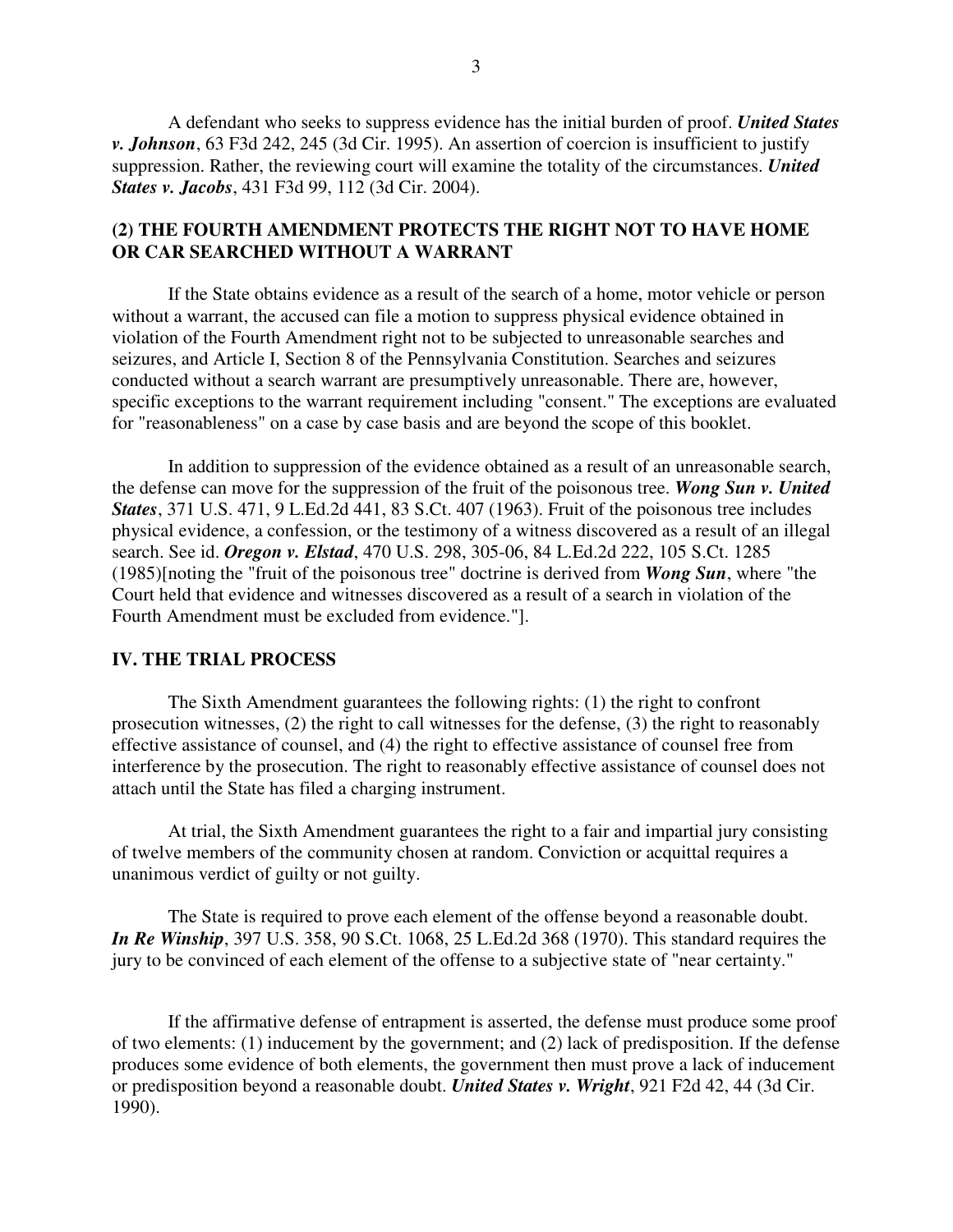### **V. THE GUILTY PLEA**

 Many State cases are resolved by a plea agreement. Pursuant to the plea agreement, the accused agrees to settle the case with a guilty plea and the State offers something of value in return ("consideration"). A plea agreement is a special form of contract which must be supported by consideration. Sometimes, as consideration, the State agrees to drop counts or reduce the charges. Sometimes, the State agrees that a sentence will run concurrent with a federal sentence. The plea agreement is a special form of contract because it involves a waiver of valuable constitutional rights. When the accused enters a guilty plea, it constitutes a knowing, intentional and voluntary admission of facts sufficient to establish the elements of the criminal offense(s) charged in the charging instrument, and it waives (gives up) all non-jurisdictional defenses including, but not limited to, claims that the evidence was obtained in violation of the Fourth Amendment right against unreasonable searches or seizures, the Fifth Amendment right against compulsory self-incrimination, and the Sixth Amendment right to a speedy trial, and the right to call defense witnesses. The entry of a guilty plea waives (gives up) all pretrial defenses unless specifically preserved in a written plea agreement. The entry of a guilty plea does not waive the right to appeal or file a state post conviction motion or petition unless the accused specifically waives those rights in a written plea agreement. The entry of a guilty plea does not waive the Sixth Amendment right to effective assistance of counsel in connection with the negotiation of the plea agreement. The entry of a guilty plea does not waive the claim that the plea was not knowing, intelligent, and voluntary. For example, an accused under the influence of drugs at the time of the plea cannot enter a knowing, intelligent and voluntary plea. An incompetent person cannot plead guilty knowingly, intelligently and voluntarily.

## **VI. SENTENCING PROCEDURES**

 Post-conviction begins with the imposition of sentence. A criminal defendant should be represented by an attorney familiar with post-conviction practice.

 *Apprendi vs. New Jersey*, 530 U.S. 466, 490,120 S.Ct. 2348, 147 L.Ed.2d 435 (2000) held:

> other than the fact of a prior conviction, any fact that increases the penalty for a crime beyond the prescribed statutory maximum must be submitted to a jury and proved beyond a reasonable doubt.

 *Alleyne v. United States,* 570 U.S.\_\_\_, 133 S.Ct. 2151, 186 L.Ed.2d 314 (2013) held that the facts necessary to impose a mandatory minimum sentence must be alleged in the indictment, charged to the jury, and found by the jury beyond a reasonable doubt. For example, if the Government wants the judge to impose a mandatory minimum sentence of ten years for distribution of cocaine under 21 USC  $841(a)(1)(A)$ , the indictment must charge more than 5 kilograms of cocaine, the judge must charge the jury that it must find five kilograms, and the jury must return a verdict finding the offense involves 5 kilograms or more of cocaine.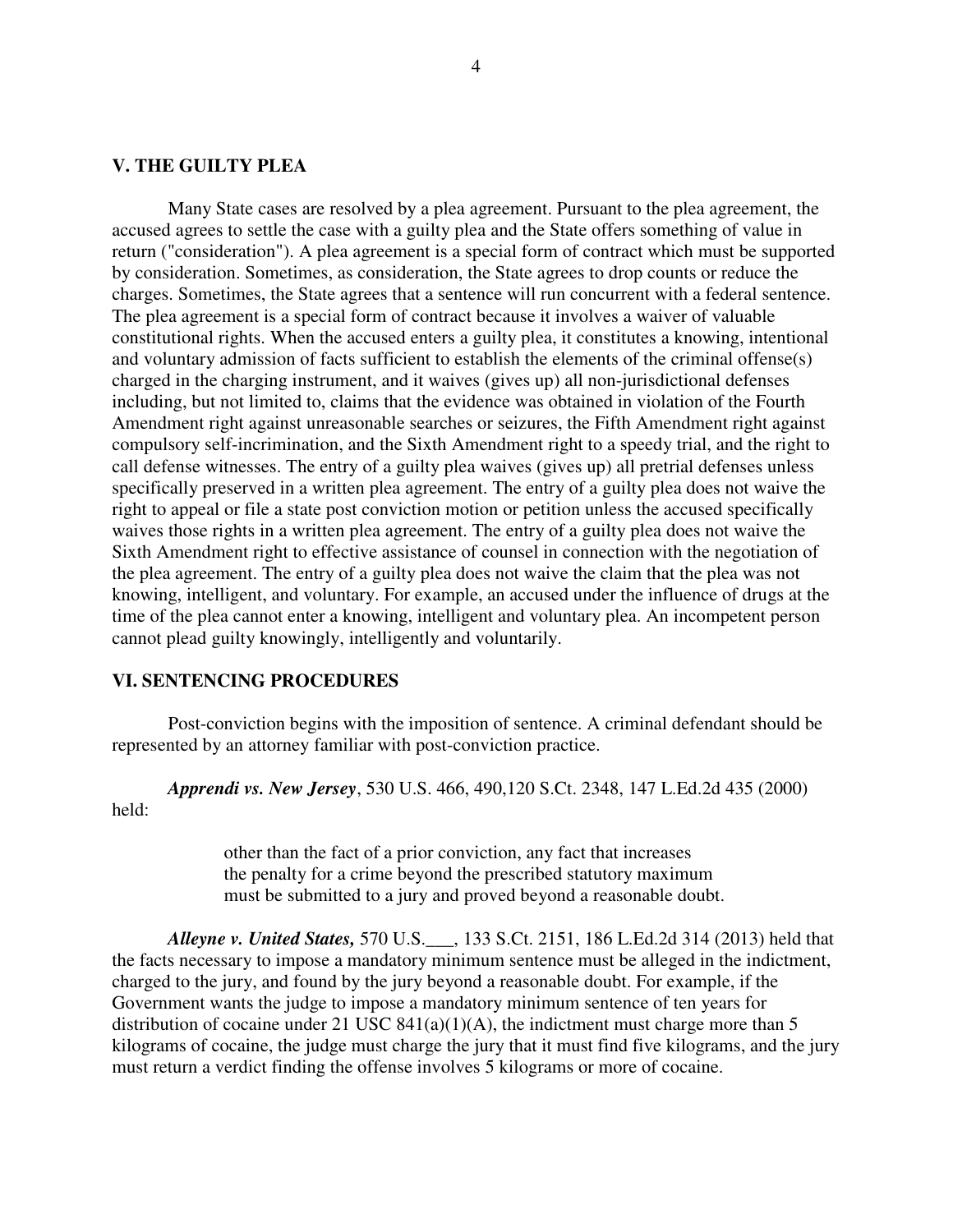A sentence above the statutory maximum is an illegal sentence.

Except for juveniles, in Pennsylvania, convictions for first and second degree murder carry an automatic life sentence without parole. All other offenses are subject to sentencing guidelines.

*Commonwealth v. Yuhasz*, 592 PA 120, 923 A2d 1111 (2007) states that Pennsylvania has a "guided sentencing system" requiring the judge to consider the guidelines promulgated by the Pennsylvania Commission on Sentencing in choosing a minimum sentence. The Legislature has provided that:

> The court shall also consider any guidelines for sentencing adopted by the Pennsylvania Commission of (sic) Sentencing and take effect pursuant to section 2155 (relating to publication of guidelines for sentencing). In every case in which the court imposes a sentence for a felony or misdemeanor, the court shall make as part of the record, and disclose in open court at the time of sentencing, a statement of the reason or reasons for the sentence imposed. In every case where the court imposes a sentence outside the sentencing guidelines adopted by the Pennsylvania Commission on Sentencing pursuant to Section 2154 (relating to adoption of guidelines for sentencing) and made effective pursuant to section 2155 the court shall provide a contemporaneous written statement of the reasons for the deviation from the guidelines. Failure to comply shall be grounds for vacating the sentence and resentencing the defendant. 42 PACSA 9721(b).

> The Sentencing Guidelines, located at 204 PA Code 303 et seq., recommend ranges of minimum sentences based on the type of offense, the defendant's prior criminal history, and a variety of aggravating and mitigating factors. The standard recommended minimum sentence is determined by the intersection of the defendant's prior record score and the offense gravity score on the Basic Sentencing Matrix. 204 PA Code 303.16. The Guidelines further recommend that if the court determines that aggravating or mitigating circumstances are present, it may impose a sentence that is a specified amount of time greater than the upper limit of the standard range or less than the lower limit of the standard range. 204 PA Code 303.13.

> It is well established that the Sentencing Guidelines are purely advisory in nature.

*Commonwealth v. Mouzon*, 571 PA 419, 812 A2d 617 (PA 2002) states that "Under the Pennsylvania Sentencing Code, 42 PACSA 9701 et seq., the sentencing court must "follow the general principle that the sentence imposed should call for confinement that is consistent with the protection of the public, the gravity of the offense as it relates to the impact on the life of the victim and on the community, and the rehabilitative needs of the defendant. The court must also consider the statutory Sentencing Guidelines, which were promulgated in order to address the problems associated with disparity in sentencing. See Id. 42 PACSA 2151-2155 (governing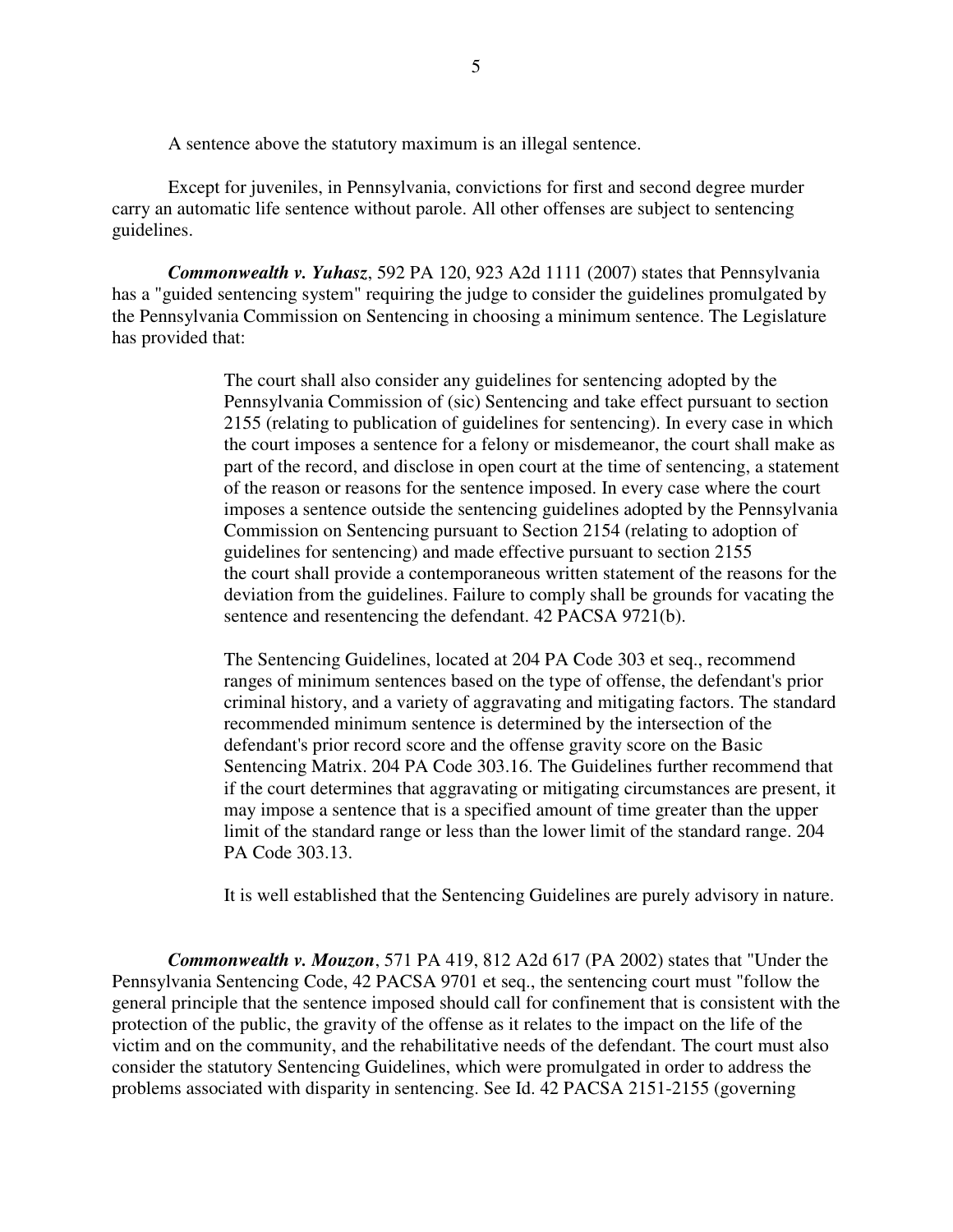creation and adoption of the Sentencing Guidelines)." The Legislative history indicates the Sentencing Guidelines were promulgated "in order to structure the trial court's exercise of its sentencing power and to address disparate sentencing." Id at 571 PA 425.

 *Commonwealth v. Kozarian*, 566 A2d 304 (PA Super. 1989) states that a sentence based on a miscalculation of the sentencing guidelines is reversible error.

Pennsylvania courts impose a minimum sentence and a maximum. Pennsylvania has a parole system for those that are eligible at the minimum date.

## **VII. APPEAL: DIRECT REVIEW OF JUDGMENT OF CONVICTION AND SENTENCE**

## **A. THE APPELLATE PROCESS**

Following imposition of sentence, the accused has the right to file post verdict motion within ten days of imposition of sentence, and a right to file a direct appeal within thirty (30) days of imposition of sentence or denial of post trial motions, whichever is later. The direct appeal is restricted to errors of law that appear in the trial record and have been preserved by appropriate and timely objection. The appellate court will not consider an error of law not supported by the trial record. The appellate court will not consider an issue not adequately supported by facts, argument, and case law. The deadline for filing the notice of appeal is thirty (30) days from the date of imposition of sentence or date of denial of post trial motions, whichever is later. The deadline is jurisdictional, which means that if the deadline is missed, the right to appeal is lost unless the right is restored via PCRA petition. If the notice of appeal is filed on time, the trial judge will order counsel to file a statement of matters complained of on appeal ("SOMCA"). The accused, now called the "Appellant," files the statement which must present all of the claims and issues that will be raised in Appellant's Initial Brief. The Initial Brief identifies the issues supported by facts, argument and case law. Any misstep in the procedures results in a procedural default. Thirty days later, the State files a reply brief. Fourteen days later, the Appellant files a brief responding to the State's reply brief. After briefing, a panel consisting of three judges is assigned to the case.

A criminal defendant is entitled to a fair trial but is not entitled to a perfect trial. As such, few trials (if any) are free of error. The PA Superior Court applies a harmless error standard of review to an error of law presented on appeal. A legal error noticed and preserved by appropriate and timely objection is subject to de novo or plenary review, which means the appellate court will reverse the conviction and/or the sentence if it if finds that the trial judge made an error of law, and also finds a reasonable probability the error had an effect on the verdict or the sentence. A legal error not preserved by appropriate and timely objection is considered waived or defaulted.

If the Superior Court affirms the conviction and sentence (denies the appeal), the Appellant may file a petition for allowance of appeal with the PA Supreme Court within thirty (30) days of the date the Superior Court affirms. The issues raised on appeal to Superior Court are deemed exhausted even if the petitioner elects not to file a petition for allowance of appeal.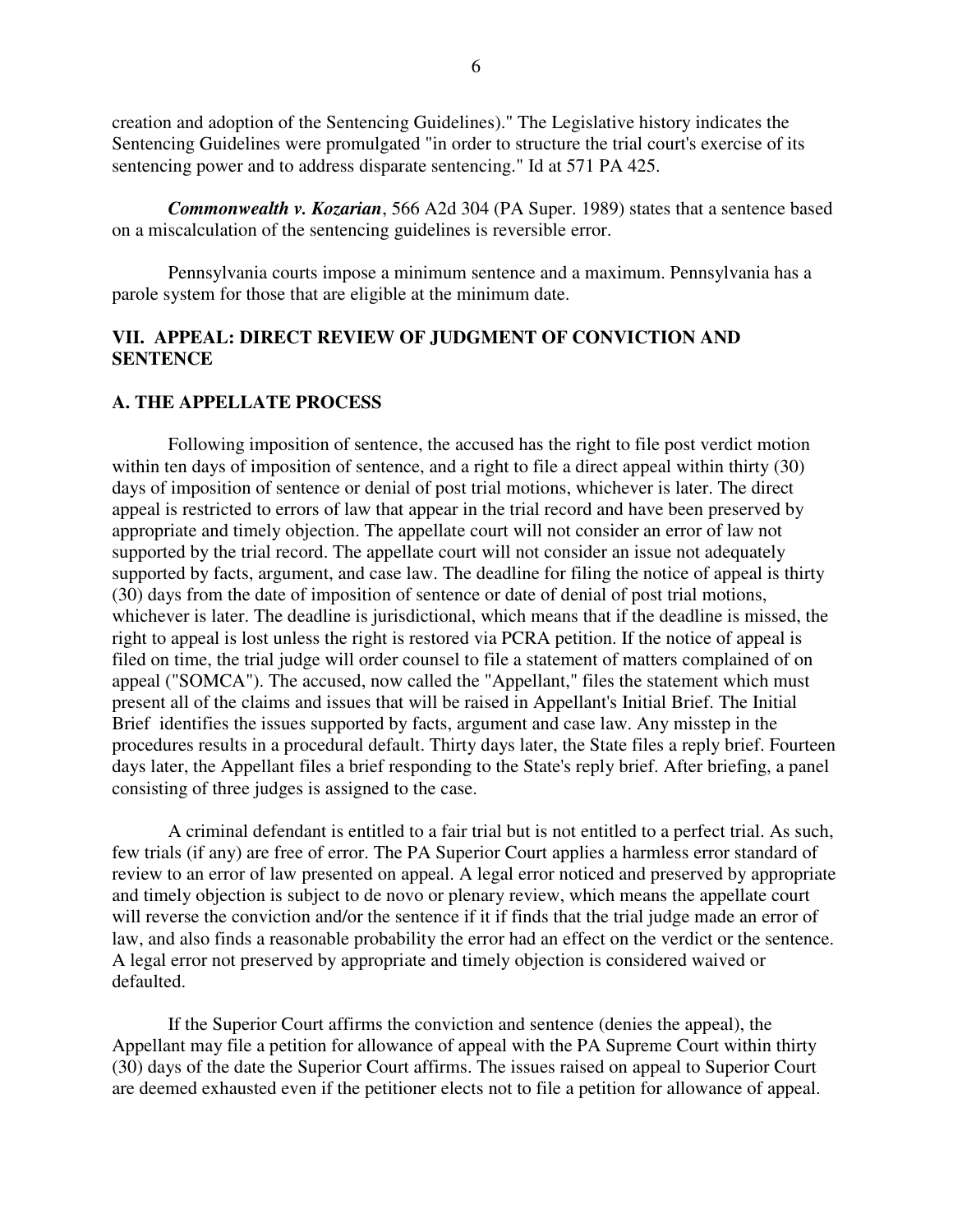### **VIII. THE PETITION FOR CERTIORARI**

If the PA Supreme Court affirms the judgment of conviction and sentence (denies the appeal), the Appellant has the right to file a petition for certiorari with the United States Supreme Court. The deadline for filing the petition for certiorari is ninety (90) days from the date the PA Supreme Court denied the petition for allowance of appeal. If not petition for allowance of appeal was filed, the deadline for filing the petition for certiorari is 90 days from the date the Superior Court affirmed the conviction and sentence.

When the United State Supreme Court denies the petition for certiorari, or the time for filing the petition has expired, direct review comes to an end. *Clay vs. United States,* 537 U.S. 522, 123 S.Ct. 1072, 155 L.Ed.2d 88 (2003).

# **IX. THE PENNSYLVANIA POST CONVICTION RELIEF ACT: COLLATERAL REVIEW OF A CONVICTION IN STATE COURT**

## **A. THE PCRA PETITION**

 With limited exceptions, Pennsylvania regards applications for post conviction relief as petitions under the Pennsylvania Post Conviction Relief Act regardless of how they are labeled. 42 PACSA 9541 et seq. ["PCRA"]. The PCRA petition must be filed within one year of the date the conviction becomes final with the conclusion of the direct review process described above. The deadline for filing the PCRA petition is subject to statutory exceptions, including government interference, and newly discovered evidence. The most often cited exceptions include the suppression of information material to the defense, failure to disclose benefits offered to induce testimony, newly discovered evidence, and recantation testimony. New evidence must be presented within sixty (60) days after discovery. All exceptions are construed narrowly.

 The PCRA petition is the statutory replacement for habeas corpus and other common law writs. This means that it is the procedure to raise claims of ineffective assistance of counsel, prosecutorial misconduct, interference with the right to counsel, new evidence of actual, factual innocence. To justify a hearing, the allegations in a PCRA petition must be sufficiently definite, specific, detailed, and non-conjectural. The allegations must be so substantial that if true they would justify the relief requested.

*Brady/Giglio* violations cannot be waived or defaulted. If the errors are presented to the State court system but left uncorrected, it is likely they will be corrected at the federal level.

#### **B. THE APPEAL OF THE DENIAL OF A PCRA PETITION**

If the PCRA petition is denied, the petitioner must appeal the denial to the PA Superior Court within thirty (30) days of the date of the order denying the petition. An appeal must be filed to exhaust state court remedies. The claims must be "fairly presented" which means the claims must be presented in a way that alerts the State court to the federal nature of the claims and issues presented.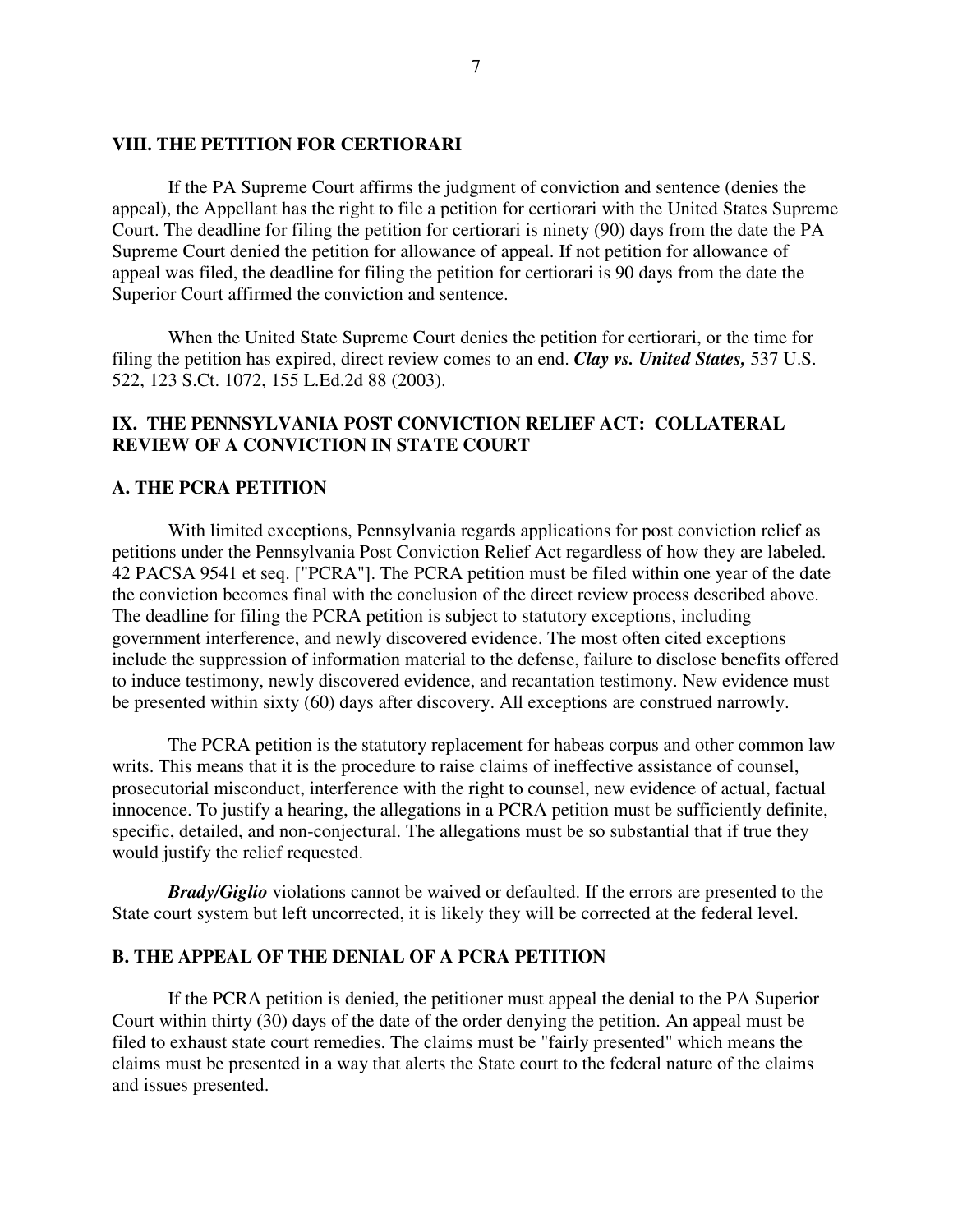## **C. COLLATERAL REVIEW IN THE STATE SUPREME COURT**

 Collateral review in the PA Supreme Court may be requested but is not necessary to exhaust state remedies.

# **X. POST CONVICTION: COLLATERAL REVIEW OF A STATE CONVICTION IN THE UNITED STATES DISTRICT COURT**

# **A. THE 2254 PETITION FOR HABEAS CORPUS**

 A State prisoner must fairly present federal issues to the State Court in a federal format, and demand a hearing where the facts alleged, if true, would justify the relief sought. The federal courts will not consider issues that have not been fairly presented to the State Court in a federal format. *Daye v. Attorney General*, 696 F2d 186, 190-192 (2d Cir. 1982)(en banc). The federal court will not consider a mixed petition consisting of exhausted and unexhausted claims. *Rose v. Lundy*, 459 U.S. 509, 519-520, 102 S.Ct. 1198, 71 L.Ed.2d 379 (1982). The federal courts will not grant an evidentiary hearing unless the federal issues were presented to the State Court and not addressed, or not adequately addressed.

## **1. DEADLINE FOR FILING FEDERAL HABEAS CORPUS PETITION**

 The federal system has relegated itself to the limited role of correcting extreme malfunctions of the State judicial process. Even so, the federal system continues to play an important role because there are so many extreme malfunctions of the State judicial process that the State chooses not to correct.

28 U.S.C. 2241(d)(1) reads, in pertinent part, as follows:

A 1-year period of limitation shall apply to an application for a writ of habeas corpus by a person in custody pursuant to the judgment of a State court. The limitation period shall run from the latest of--

(A) the date on which the judgment of conviction became final by the conclusion of direct review or the expiration of the time for seeking such review;

(B) the date on which the impediment to filing the application created by State action in violation of the Constitution or laws of the United States is removed, if the applicant was prevented from filing by such State action;

(C) the date on which the constitutional right asserted was initially recognized by the Supreme Court if the right has been newly recognized by the Supreme Court and made retroactively applicable to cases on collateral review;

(D) the date on which the factual predicate of the claim or claims presented could have been discovered through the exercise of due diligence.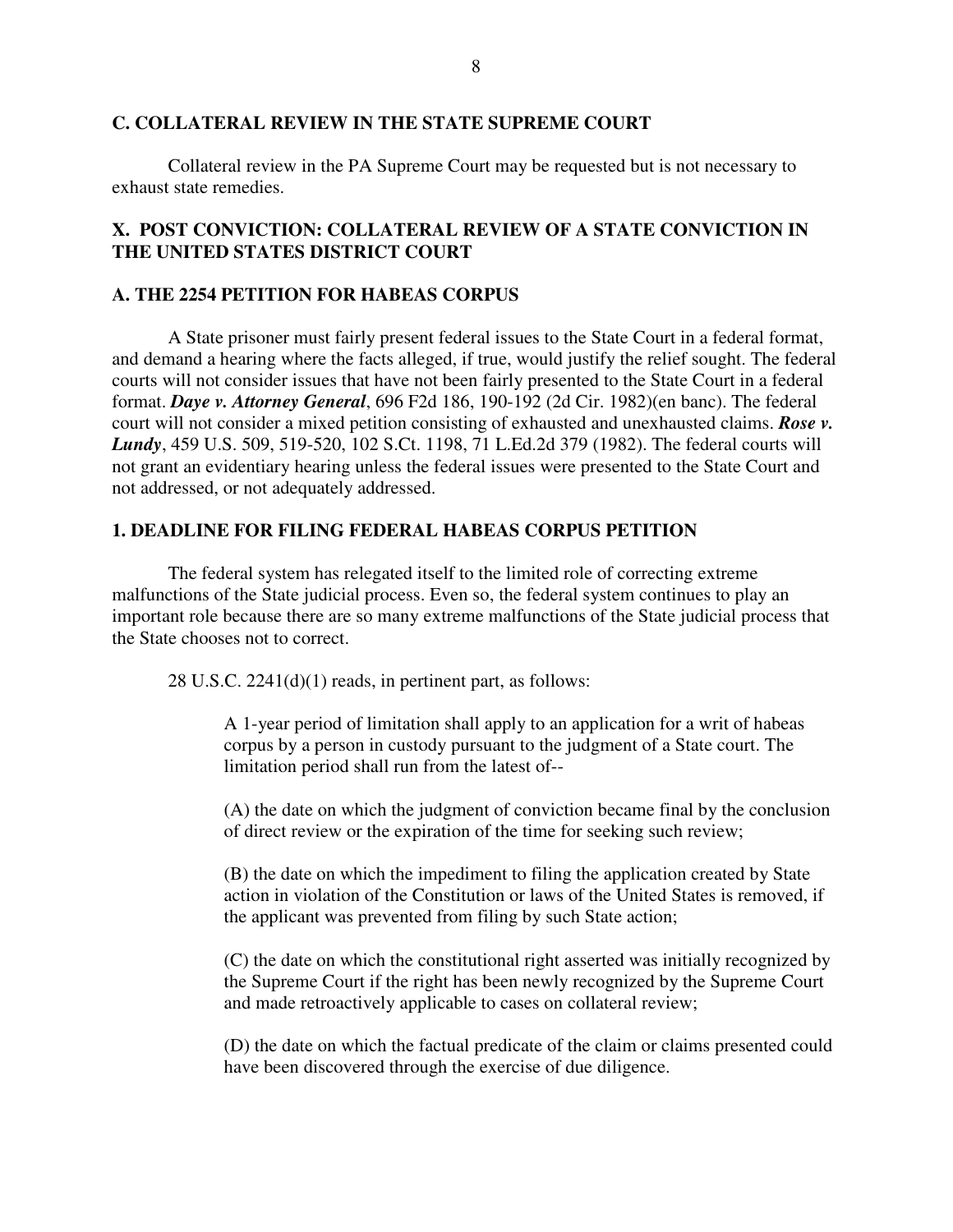(2) The time during which a properly filed application for State post conviction or other collateral review with respect to the pertinent judgment or claim is pending shall not be counted toward any period of limitation under this subsection.

 CAUTION: The AEDPA time clock operates like the game clock in a football or basketball game. The clock for calculating the one year time limit starts the day the conviction becomes final with the conclusion of direct review. The clock stops when a timely PCRA post conviction petition is filed. The clock restarts but does not reset when the PCRA post conviction petition is no longer pending and all State appeals have been exhausted. The petition for certiorari is not considered part of the State appeals process and will not stop the clock. It is essential to correctly calculate the deadline for filing the habeas corpus petition.

 The AEDPA deadline is subject to "equitable tolling." *Holland v. Florida*, 130 S.Ct. 2549, 177 L.Ed.2d 130 (6/14/2010) held that there is a rebuttable presumption in favor of equitable tolling. *Id.* at 2560. The strength of the presumption is reinforced by the fact that traditional equitable principles have always governed habeas corpus law. *Id.* at 2560. "AEDPA's subject matter, habeas corpus, pertains to an area of the law where equity finds a comfortable home." *Id.* at 2560. The Court stated that the courts should take a flexible approach to equitable tolling to "relieve hardships which, from time to time, arise from a hard and fast adherence" to more absolute rules, which, if strictly applied, threaten "the evils of archaic rigidity." *Id.* at 2560. The diligence required for equitable tolling is "reasonable diligence" for a prisoner not "maximum possible diligence."

 The AEDPA deadline is subject to an "equitable exception" for actual innocence. The doctrine of procedural default does not bar a claim of actual innocence.

 First, the AEDPA time bar does not apply to a gateway claim of actual innocence nor does it apply to a free standing claim of actual innocence. *McQuiggin v. Perkins*, 133 S.Ct. 1924, 185 L.Ed.2d 1019 (2013).

 Second, all procedural defaults are excused for gateway claims of actual innocence. See, for example, *Wright v. Superintendent, SCI Somerset*, 601 Fed. Appx. 115, note 15 (3d Cir. 2015) which states:

 The appellees argue that, if Wright's actual innocence claim is not entitled to AEDPA deference, then Wright has not properly exhausted his actual innocence claim. This argument is unavailing. Even if Wright "did not fairly present his actual innocence claim to the state courts in a manner that put them on notice that a federal claim was being asserted, *Rainey v. Varner*, 603 F3d 189, 198 (3d Cir. 2010), *Bronstein v. Horn*, 404 F3d 700, 725 (3d Cir. 2005), that procedural default would be excused if Wright had a meritorious actual innocence claim. See *Mize v. Hall*, 532 F3d 1184, 1195 n. 9 (11th Cir. 2009)["If a petitioner in fact has a freestanding claim of actual innocence, he would be entitled to have all of his procedural defaults excused as a matter of course under the fundamental miscarriage of justice exception."]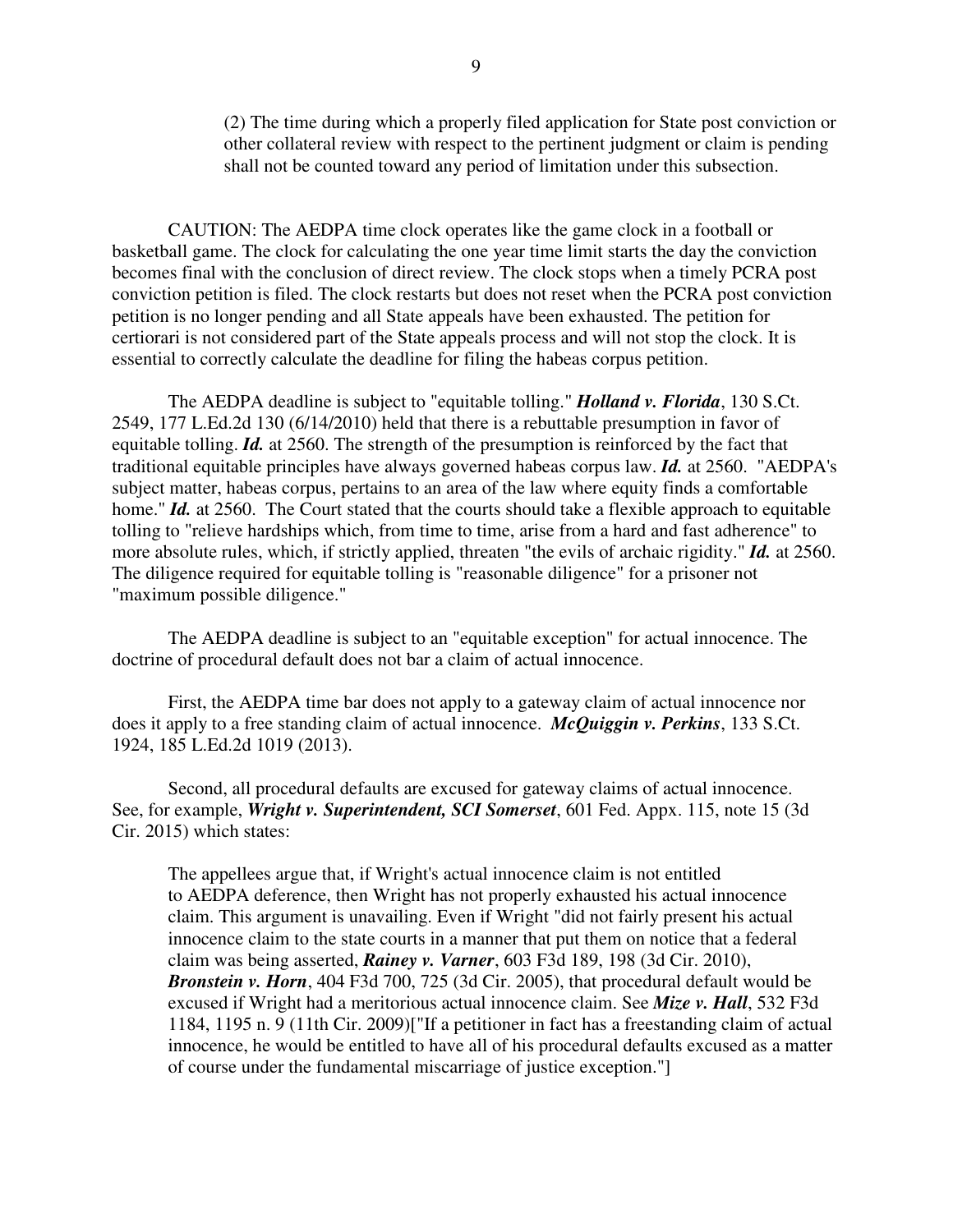Third, the presumption of correctness normally attached to the State court's conclusions does not apply where, as here, the State courts have not ruled on the federal claims. See, for example, *Lee v. Glunt*, 667 F3d 397 (3d Cir. 2012)[remanded for discovery and evidentiary hearing on claim that newly discovered expert testimony about arson science rendered testimony of State's arson experts unreliable and denied due process].

So you might ask what is required to state a viable claim of actual innocence.

 *Schlup v. Delo*, 513 U.S. 298, 331, 115 S.Ct. 851, 130 L.Ed.2d 808 (1995) states that analysis of a gateway claim of actual innocence requires the reviewing court to consider all of the new evidence, and make credibility determinations regarding the old evidence. **A showing of actual innocence is not insufficient merely because the trial record contains sufficient evidence to support the jury's verdict**. An evidentiary hearing is generally required when the new evidence requires the habeas court to make credibility determinations. In stark contrast, the test for sufficiency of the evidence requires the reviewing court to accept the facts in the light most favorable to the State and assume that all State witnesses were truthful.

*House v. Bell*, 547 U.S. 518, 538, 126 S.Ct. 2064, 165 L.Ed.2d 1 (2006) reiterates that a gateway claim of actual innocence requires the habeas court to consider all of the evidence--the new and the old, the incriminating and the exculpatory without regard to its admissibility. The habeas court then based on the total enhanced record makes a "probablistic determination about what reasonable, properly instructed jurors would do." *Id.* (quoting *Schlup*, 513 U.S. at 329). This standard does not require absolute certainty about the petitioner's guilt or innocence.

> A petitioner's burden at the gateway stage is to demonstrate that more likely than not, in light of the new evidence, no reasonable juror would find him guilty beyond a reasonable doubt--or, to remove the double negative, that more likely than not any reasonable juror would have reasonable doubt. *House*, 547 U.S. at 538

*House, supra* reiterates that analysis of a gateway claim of actual innocence is completely different from analysis for sufficiency of the evidence. Sufficiency of the evidence claims require the reviewing court to take the facts in the light most favorable to the government as the verdict winner and assume the government's witnesses testified truthfully. In stark contrast, gateway claims of actual innocence require the habeas court to reweigh the evidence, and consider how the new evidence affects the credibility of the witnesses who provided the old evidence.

# **2. STANDARDS FOR OBTAINING FEDERAL HABEAS CORPUS**

28 U.S.C. 2254(d) set the following standards for granting federal habeas corpus.

 An application for a writ of habeas corpus on behalf of a prisoner in custody pursuant to the judgment of a State court shall not be granted with respect to any claim that was adjudicated on the merits in State court proceedings unless the adjudication of the claim--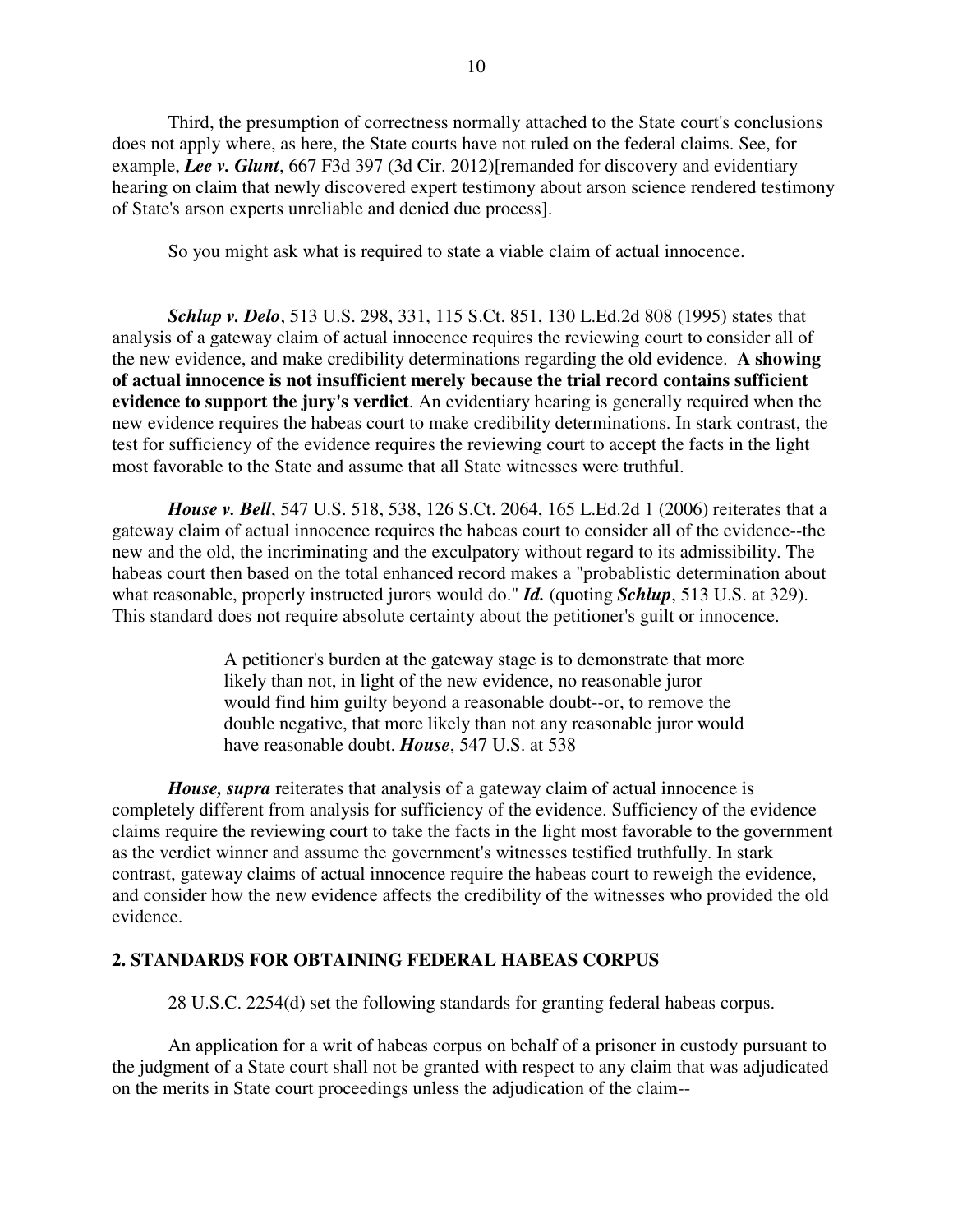(1) resulted in a decision that was contrary to, or involved an unreasonable application of, clearly established federal law, as determined by the Supreme Court of the United States; or

 (2) resulted in a decision that was based on an unreasonable determination of the facts in light of the evidence presented in the State court proceeding.

 A State court's decision is "contrary to" clearly established federal law if it "applies a rule that contradicts the governing law set forth in Supreme Court cases" or if it "confronts a set of facts that are materially indistinguishable from a decision of the Supreme Court and nevertheless arrives at a result different from this precedent." *Mitchell v. Esparza*, 540 U.S. 12, 15-16, 124 S.Ct. 7, 10, 157 L.Ed.2d 263 (2003)(per curiam)(quoting *Williams v. Taylor*, 529 U.S. 362, 405- 06, 120 S.Ct. 1495, 1519-20, 146 L.Ed.2d 389 (2000); see also *Bell v. Cone*, 535 U.S. 685, 694, 122 S.Ct. 1843, 1850, 152 L.Ed.2d 914 (2002); see also *Fountain v. Kyler*, 420 F3d 267, 273 (3d Cir. 2005), and *Werts v. Vaughn*, 228 F3d 178, 196-197 (3d Cir. 2000), *Howard v. Clark*, 608 F3d 563 (9th Cir. 2010). The "unreasonable application" prong of 2254(d)(1) permits a federal habeas court to grant the writ if the state court identifies the correct governing legal principle from the Supreme Court but unreasonably applies that principle to the facts of the petitioner's case. *Wiggins v. Smith*, 539 U.S. 510, 520, 123 S.Ct. 2527, 2534-35, 156 L.Ed.2d 471 (2003)(quoting *Williams*, 529 U.S. at 413, 120 S.Ct. at 1523). The "unreasonable application" test is met "only if the state court identified the correct governing rule but unreasonably applied to the particular case or if the state court either unreasonably extended a legal principle from Supreme Court precedent to a new context in which it should not apply or where it unreasonably refused to extend such a principle to a new context in which it should apply. *Fountain, supra* at 273. However, in order for a federal court to finds a state court's application of Supreme Court precedent "unreasonable," the state court's decision must have been more than incorrect or erroneous. It must have been objectively unreasonable. *Wiggins,* 529 U.S. at 520-21, 123 S.Ct. at 2535, *Jamison v. Klem*, 544 F3d 266 (3d Cir. 2008). In determining whether the state court's application of Supreme Court precedent was objectively unreasonable, habeas courts may consider the decisions of inferior federal courts. *Fischetti v. Johnson*, 384 F3d 140, 149 (3d Cir. 2004)[stating, "The Supreme Court itself appears to adopt this approach, since it has pointed to decisions of federal and state appeals courts as evidence that an interpretation of Supreme Court precedent was not objectively unreasonable."].

 The "unreasonable application" clause includes the failure to use the method of analysis prescribed in relevant Supreme Court precedent. For example, the failure to follow the three step method of analysis for Batson error would render the state decision either contrary to or an unreasonable application of Batson. *Bond v. Beard*, 539 F3d 256, 264 (3d Cir. 2008), *Coombs v. DiGuglielmo*, 2010 U.S. App Lexis 15771 (3d Cir. 2010).

Section 2254(d)(1) limits a federal court's habeas review to clearly established federal law as set forth by the Supreme Court at the time the state court made its decision. *Greene v. Fisher*, 2011 U.S. App. Lexis 8077 (2011). The record subject to review is the record that was reviewed by the State court that adjudicated the claim on the merits. *Cullen v. Pinholster*, 563 U.S.\_\_\_, 131 S.Ct. 1388, 1398, 179 L.Ed.2d 557 (2011).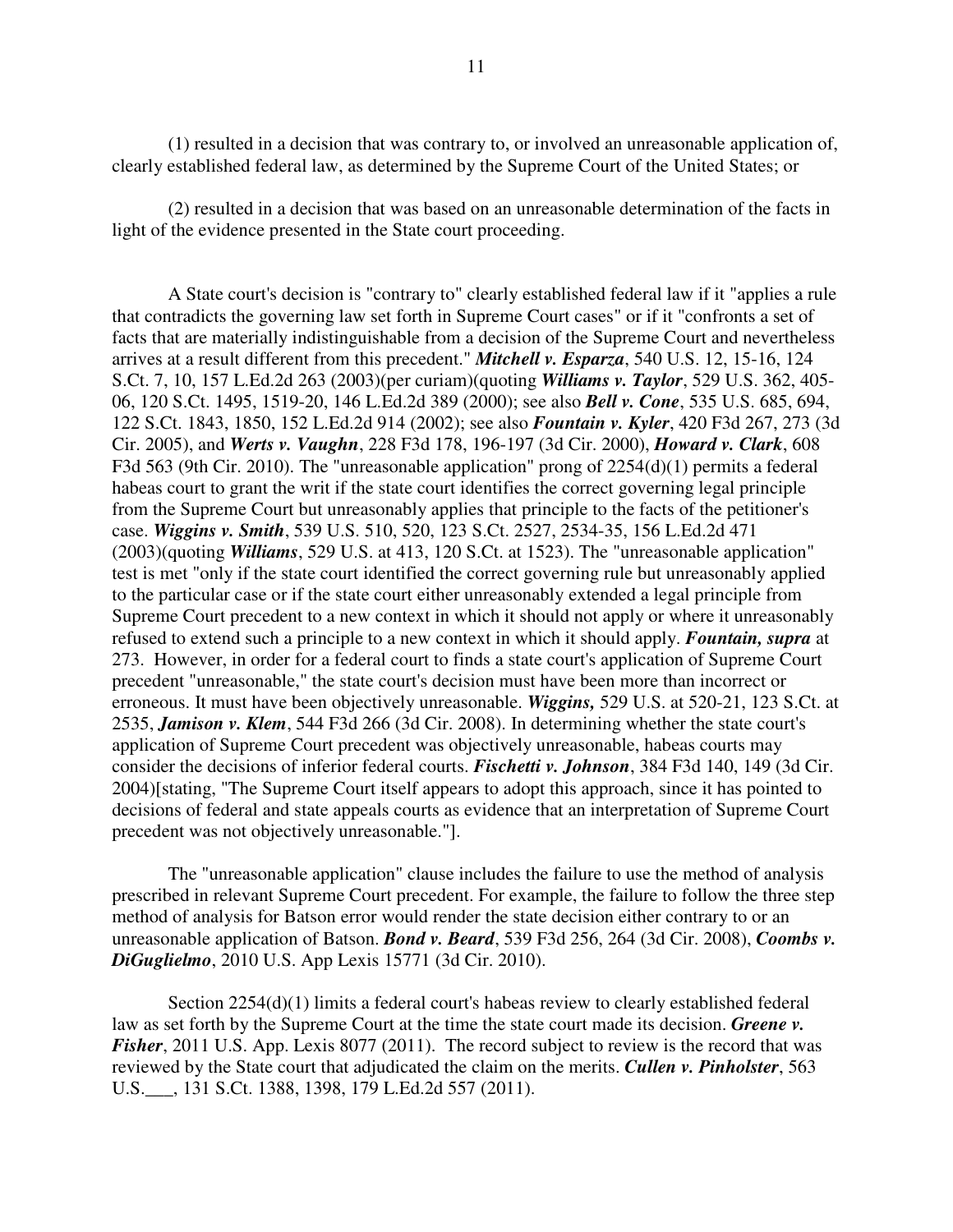Section 2254(d)(2) regards a factual determination by a state court as "unreasonable" when the factual determination is not supported by the record, or is clearly against the weight of the evidence. *Morgan v. Hardy*, 662 F3d 790, 798 (7th Cir. 2011).

Section 2254(e)(1) and (2) indicate that a State court's factual determination is not entitled to deference if the state court rejects a request to hold an evidentiary hearing, and it turns out that an evidentiary hearing is necessary to resolve the claim. *Perez v. Rosario*, 459 F3d 943, 950 (9th Cir. 2006), *Hurles v. Ryan*, 650 F3d 1301, 1313 (9th Cir. 2011).

 Principles of clearly established federal law are to be determined solely by resort to Supreme Court rulings. Even so, decisions of lower federal courts may be instructive in assessing the reasonableness of the state court's resolution of an issue. *Williams v. Bowersox*, 340 F3d 667, 671 (8th Cir. 2003), *Stewart v. Irwin*, 503 F3d 488 (6th Cir. 2007). "Ignoring the fundamental principles established by our most relevant precedents" is a factor that leads to the conclusion that the decision is "contrary to" or an "unreasonable application" of Supreme Court precedent. *Abdul-Kabir v. Quarterman*, \_\_\_U.S.\_\_\_, 127 S.Ct. 1654, 1671, 167 L.Ed.2d 585 (2007), *Smith v. Patrick,* 508 F3d 1259-1260 (9th Cir. 2007).

 The United States Supreme Court has held that the state courts do not have to know any federal law as long as neither the reasoning nor the result of any given decision contradicts federal law. *Early v. Packer*, 537 U.S. 3, 123 S.Ct. 362, 154 L.Ed.2d 263 (2002). This makes for an interesting situation when the State court decides a claim on the merits but does not identify the reasons for its decision. When that happens, the federal court conducts an independent review of the record and applicable law to determine whether the state court decision is contrary to or an unreasonable application of clearly established federal law or is based on an unreasonable determination of the facts in light of the evidence presented. *Harris v. Stovall*, 221 F3d 940, 943 (6th Cir. 2000), *Miller v. Stovall*, 608 F3d 913 (6th Cir. 2010). This provision applies if and only if the state court's determination of the facts is supported by the record. *Berryman v. Morton*, 100 F3d 1089, 1104-05 (3d Cir. 1996). Put in a slightly different way, if the State court's findings of fact are not supported by the record, then the State court's decision is unreasonable. *Bond v. Beard*, 539 F3d 256, 291 (3d Cir. 2008). Importantly, decisions involving mixed questions of law and fact such as *Giglio/Brady* violations are not regarded as "facts" subject to this stringent standard.

 Where the State court system does not decide a claim or issue presented for adjudication, the standard of review is de novo and the scope of review is plenary. *Appel v. Horn*, 250 F3d 203, 210 (3d Cir. 2001), *Wilson v. Beard*, 589 F3d 651, 658 (3d Cir. 2009), *Bronstein v. Horn*, 404 F3d 700, 710 n. 4 (3d Cir. 2005).

 *Renico v. Lett,* 559 U.S.\_\_\_, 130 S.Ct. 1855, 176 L.Ed.2d 678 (2010) states, "When assessing whether a state court's application of federal law is unreasonable, 'the range of reasonable judgment can depend in part on the nature of the relevant rule' that the state court must apply…Because AEDPA authorizes federal courts to grant relief only when state court's act unreasonably, it follows that 'the more general the rule at issue--and thus the greater potential for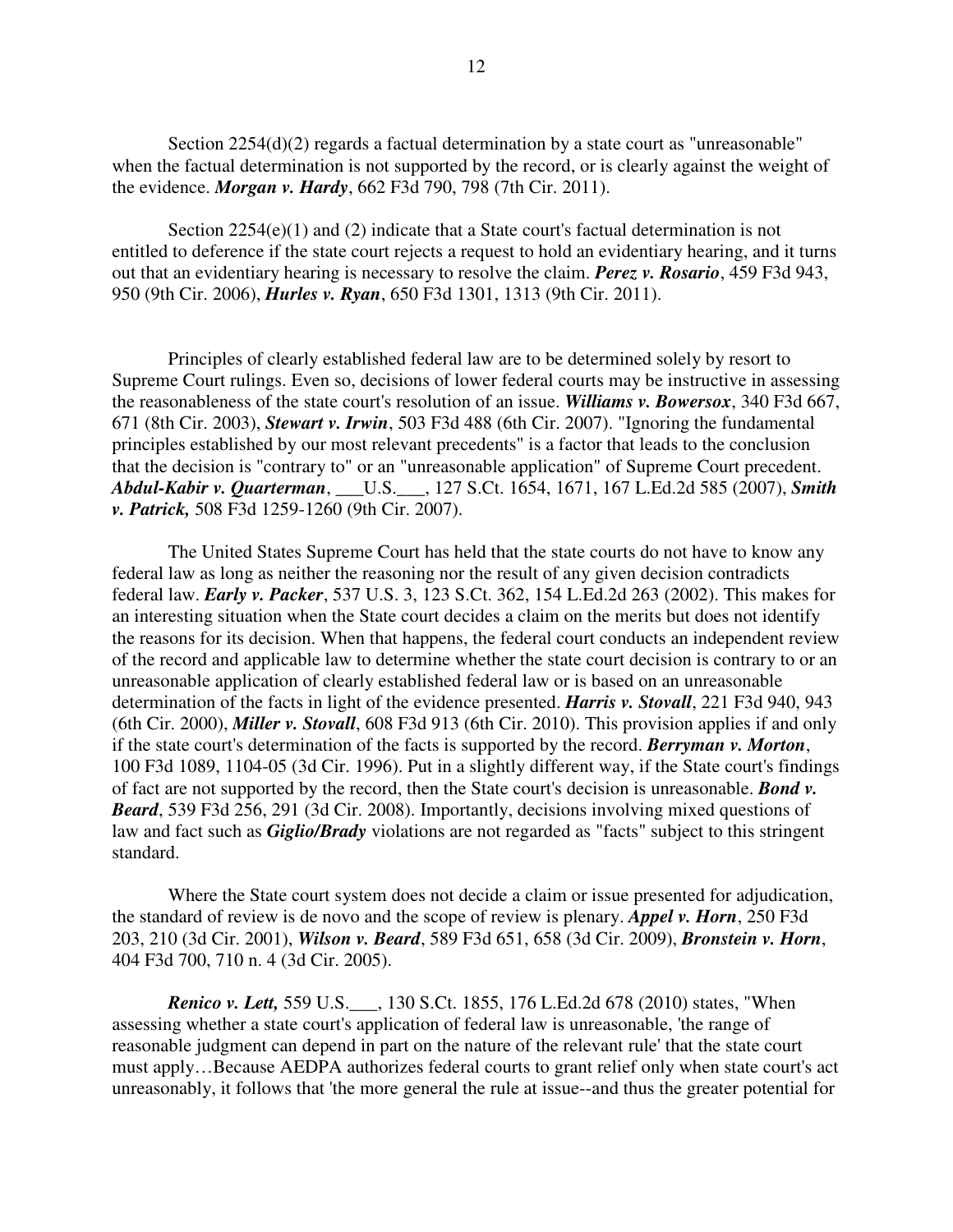reasoned disagreement among fair minded judges--the more leeway [state courts have in reaching outcomes in case-by-case determinations.'" Id. at 1864.

 As a rule of thumb, the more general the standard, the more likely the State court decision will be considered reasonable.

#### **XI. COLLATERAL REVIEW: CERTIFICATE OF APPEALABILITY**

 If the 2254 habeas corpus petition is denied, the next step is to file a notice of appeal with the district court, and an application for a certificate of appealability ("COA"). The deadline for filing the notice of appeal is thirty (30) days from the date the district court denied the 2254 habeas corpus petition. If the district court denies the application for a COA, the next step is to file an application for COA with the court of appeals. The application for COA must allege the denial of a constitutional right. If the application is granted, the Court of Appeals issues a briefing schedule and the case proceeds as if it were a direct appeal of a criminal conviction. If the COA is granted, the case is assigned to a panel of the court of appeals, and handled like any other appeal. The Clerk of the appellate court issues a briefing schedule. The petitioner-appellant files the initial brief. The State may or may not choose to file a brief. The court may or may not hold oral argument.

If the application for COA is denied, the next step is to file a petition for rehearing which must be filed within fourteen (14) days of the date of the decision or file a petition for certiorari with the United States Supreme Court, which must be filed within ninety (90) days of the date the court of appeals denied the COA. If not application for COA is filed, the petition for certiorari must be filed within 90 days of the date the COA was denied.

#### **XII. RULE 60 MOTION**

 Rule 60, Federal Rules of Civil Procedure provides a procedure to have a case reviewed based on a change of facts or an intervening change in the law.

 *Gonzalez vs. Crosby*, 544 U.S. 524, 125 S.Ct. 2641, 162 L.Ed.2d 480 (2005) ruled that a motion for reconsideration under Rule 60(b) F.R.Civ.P. is not to be regarded as a second or successive habeas corpus petition provided the motion "attacks, not the substance of the federal court's resolution of a claim on the merits, but some defect in the integrity of the federal habeas proceedings."

*Pridgen v. Shannon*, 380 F3d 721, 727 (3d Cir. 2004) states, "We…hold that in those instances in which the factual predicate of a petitioner's Rule 60(b) motion attacks the manner in which the earlier habeas judgment was procured and not the underlying conviction, the Rule 60(b) motion may be adjudicated on the merits."

## **XIII. SECTION 2241 PETITION FOR HABEAS CORPUS**

 If the 2254 habeas corpus petition is denied, the Rule 60 motion is denied, and there is no other procedure available, the next step is to file a petition for habeas corpus under 28 U.S.C.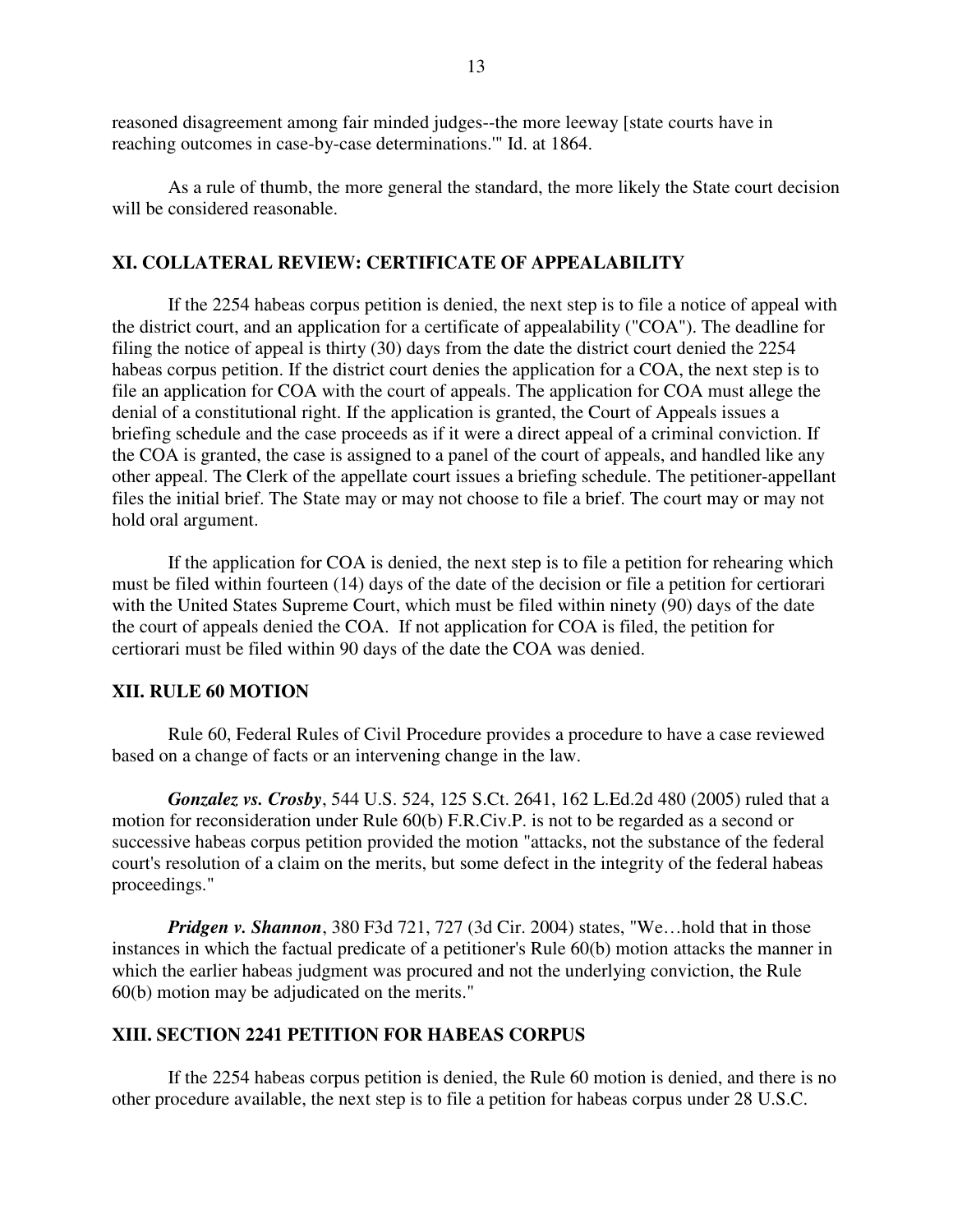2241. The district court will not entertain a petition for habeas corpus unless the 2254 remedy is "inadequate or ineffective" to test the legality of the detention. The courts have given the term "inadequate or ineffective" a very narrow construction. Ordinarily, the 2241 remedy is limited to extraordinary situations where literal application of the rules restricting access to a 2254 habeas leads to a miscarriage of justice. That said, a 2241 habeas corpus is available to individuals who can prove that a change in substantive criminal law decriminalized the offense behavior. In addition, the 2241 remedy is available to DC prisoners claiming ineffective assistance of appellate counsel. Finally, the 2241 remedy can always be used to challenge the manner of execution of a sentence including conditions of confinement.

#### **XIV. LEGAL RECOURSE FOR ALIENS CONVICTED OF CERTAIN CRIMES**

 An "alien" is defined as a person who is not a citizen or national of the United States. If an alien has been convicted of an aggravated felony, or crimes of moral turpitude, the Government will initiate removal proceedings. The alien will be given a hearing before an Immigration Judge who works for the Department of Justice, Executive Office of Immigration Review. At the hearing, the alien has the right to an attorney at his own expense, and will be given the opportunity to present whatever defenses he might have to removal. Defenses include claims of derivative citizenship, which is U.S. citizenship derived through a family member, violations of the Convention Against Torture ("CAT"), or violations of the Convention Against Transnational Organized Crime ("CATOC"). All defenses must be presented to the Immigration Judge or they are waived. If the Immigration Judge enters an order of removal, the alien has a right to appeal to the Board of Immigration Appeals ("BIA"). If the appeal is denied, the alien has the right to appeal to the Court of Appeals provided the appeal involves constitutional questions or questions of law. 8 U.S.C. 1252(a)(2)(D).

#### **ABOUT THE AUTHOR**

 Ms. Sturm has been practicing post conviction criminal law since 1984. She is admitted to practice in Pennsylvania, numerous federal district courts, all courts of appeal and the United States Supreme Court. She successfully represented hundreds of people at federal parole hearings. The SRA eliminated parole for federal prisoners sentenced after November 1, 1987.

 Ms. Sturm has successfully represented hundreds of people in State and Federal courts throughout the United States. Published cases include, but are not limited to, the following: *Harris v. Martin*, 834 F2d 361 (3d Cir. 1987), *United States vs. Reshenberg*, 893 F2d 1333 (3d Cir. 1989), *United States v. Calabrese*, 942 F2d 218 (3d Cir. 1991), *United States vs. Cole*, 813 F2d 43 (3d Cir. 1987), *United States v. Day*, 969 F2d 39 (3d Cir. 1992), *Farese v. Luther*, 953 F2d 49 (3d Cir. 1992), *Schiano v. Luther*, 954 F2d 910 (3d Cir. 1992), *United States v. Mathews*, 11 F3d 583 (6th Cir. 1993), *United States v. Nanfro*, 64 F3d 98 (2d Cir. 2005), *United States v. Henson*, 948 F.Supp. 431 (MDPA 1996), *United States v. Miller*, 849 F2d 896 (4th Cir. 1988), *Phifer v. Warden*, 53 F3d 859 (7th Cir. 1995), *Prioleau v. United States*, 828 F.Supp. 261 (SDNY 1993), *United States v. Tiller*, 91 F3d 127 (3d Cir. 1996), *United States v. Eyer*, 113 F3d 470 (3d Cir. 1997), *United States v. Fields*, 113 F3d 313 (2d Cir. 1997), *United States vs. DePace***,** 120 F3d 233 (11th Cir. 1997), *United States v. Derrick Williams*, 158 F3d 736 (3d Cir. 1998), *Paters v. United States*, 159 F3d 1043 (7th Cir. 1998), *United States v.*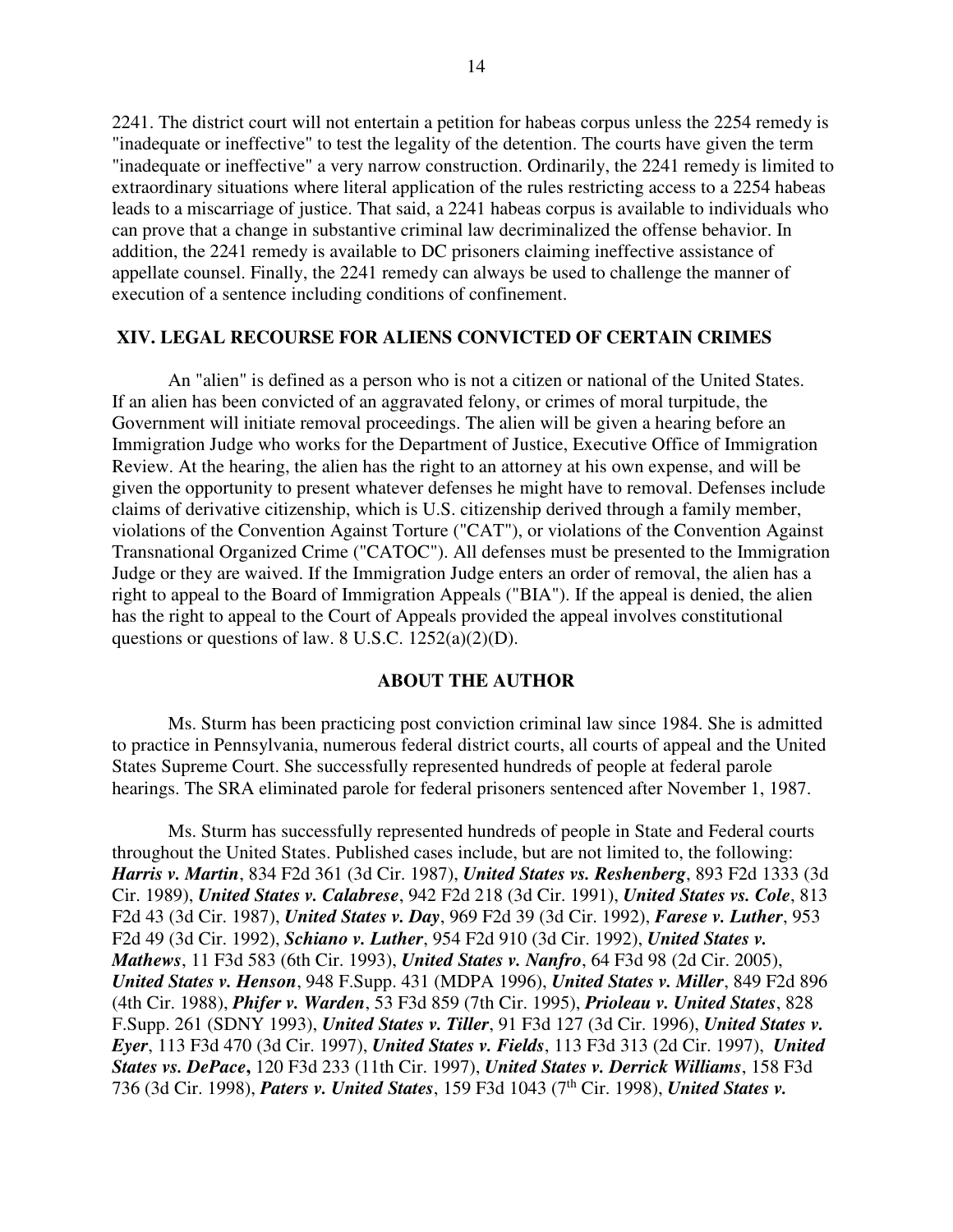15

*Conhaim*, 160 F3d 893 (2d Cir. 1998), *United States v. DiPina*, 178 F3d 68 (1st Cir. 1999), *In re Weatherwax*, CTA3 No. 99-3550 [Hazel-Atlas independent action is not a second or successive 2255 motion], *Cullen v. United States***,** 194 F3d 401 (2d Cir. 1999), *Dabelko v. United States*, 211 F3d 1268 (6th Cir. 2000), *United States vs. Carmichael***,** 216 F3d 224 (2d Cir. 2000*), United States vs. Williams*, 247 F3d 353 (2d Cir. 2001), *United States ex rel. Bryant v. Warden*, 50 Fed. Appx. 13 (2d Cir. 2002), *United States v. Peyton*, 12 Fed. Appx 145 (4th Cir. 2001), *United States vs. Smith*, 348 F3d 545 (6th Cir. 2003), *Blount v. United States*, 330 F.Supp.2d 493 (EDPA 2004), *Commonwealth v. Hanna*, 964 A2d 923 (PA Super. 2009). Important unpublished cases include: *United States v. Lopez,* 93-246-01 (EDPA, Hutton, J.)[2255 granted], *United States v. Garcia-Cintron*, 93CV1771 (EDPA, Gawthrop)[2255 granted, sentence reduced], *United States v. Fazekas*, C.A. No. 94-1542 [WDPA 1994][misclassification as career offender, sentence reduced from 30 years to 10 years], *Henry Jones v. United States*, 2:90CV 4291 [DNJ, Sarokin, J.][2255 motion granted for ineffective assistance, prisoner released], *Hearn v. United States*, C.A. 93-464 [WDVA], [misclassification of methamphetamine, sentence reduced from 180 months to 90 months], *United States v. Richard H. Wilson*, 90 CR169-01, 91 CIV 3326 [EDPA][2255 granted; actual innocence; immediate release], *United States v. Gevares*, 961 F.Supp. 192 (NDOH, ED 1996)[2255 granted; firearms sentence vacated; government motion to resentence denied], *United States vs. Cross,*  CTA6 No. 03-3562 (sentence vacated, and reduced on remand), *United States vs. Alexander*, CTA3 No. 96-1696 [sentence reduced, and case remanded for hearing on distinction between cocaine base and crack cocaine], *United States v. Kostrick*, 103 F3d 114 (3d Cir. 1996)[848 vacated], *United States v. Michaels*, 2001 U.S. Dist. Lexis 19115 (EDPA, Fullam, J.)[term of supervised release reduced], *United States v. Williams*, 146 Fed. Appx. 656 (2d. Cir. 2002)[sentence vacated and reduced], *United States v. R. Thomas*, 273 Fed. Appx. 103 (2d Cir. 2008)[sentence vacated and reduced], *United States v. Matos*, 92 Cr 39-A (EDVA, Ellis, J.)[2255 granted, sentence reduced], *United States v. Diaz,* Crim. No. 92-78-02 [EDPA][sentence reduced for miscalculation of criminal history category], *United States v. Eberly*, 5 F3d 1491 (3d Cir. 1993)[2255 granted, sentence vacated], *United States v. Forde*, 92- 429-A [EDVA, Hilton][2255 granted, life sentence vacated; sentence reduced]; *United States v. Cruz-Pagan*, 91-0063 [EDPA][2255 granted, life sentence vacated; sentence reduced], *United States v. Ostreicher*, 91cv 3576 [EDNY, Weinstein, J.][2255 motion vacated, special parole term vacated]; *United States vs. S. Jones*, 22 F3d 304 (3d Cir. 1994)[2255 granted, sentence vacated]; *United States vs. S. Jones*, 47 F3d 1162 (3d Cir. 1995)[2255 granted, sentence vacated, sentence reduced]; *United States ex rel. Maurice Roberts vs. Warden*, 93-CV-1064 [NDNY][Probation Department's imposition of restrictions on employment violated due process], *Darryl Pierce v. United States*, 89CR176 (MDPA, Rambo, J.)[2255 granted in part, sentence reduced], *Baron vs. United States*, 97CV290 [DUT][2255 granted, sentence reduced and prisoner released]; *Simpkins vs. United States*, C.A. 5:01CV12 [NDWVA][2255 granted; failure to properly file 851 special information; sentence reduced]; *United States vs. Vernon*, 92-340-01 [EDPA, Dalzell, J.] [2255 granted, restitution order vacated and modified]; *United States vs. Cora Love,* 92-504-16 [EDPA, Giles, C.J.][2255 granted, sentence reduced]; *United States vs*. *Rosa*, 90-38 [DNJ][2255 granted; sentence reduced]; *United States vs. Arevalo*, 94CR702, 97 CV 946 [SDFLA, Moreno, J.][2255 granted, sentence reduced]; *United States vs. H. Cruz*, 93CR341 [SDFLA, Highsmith, J.][2255 granted, sentence reduced]; *Stocker* **vs.** *Warden***,** 2004 U.S. Dist. Lexis 5395 [EDPA, Giles, C.J.][Habeas corpus granted based on actual innocence, sentence vacated], *Stovall v. Warden*, 2005 U.S. Dist. Lexis 6758 (EDPA Diamond)[2254 habeas granted